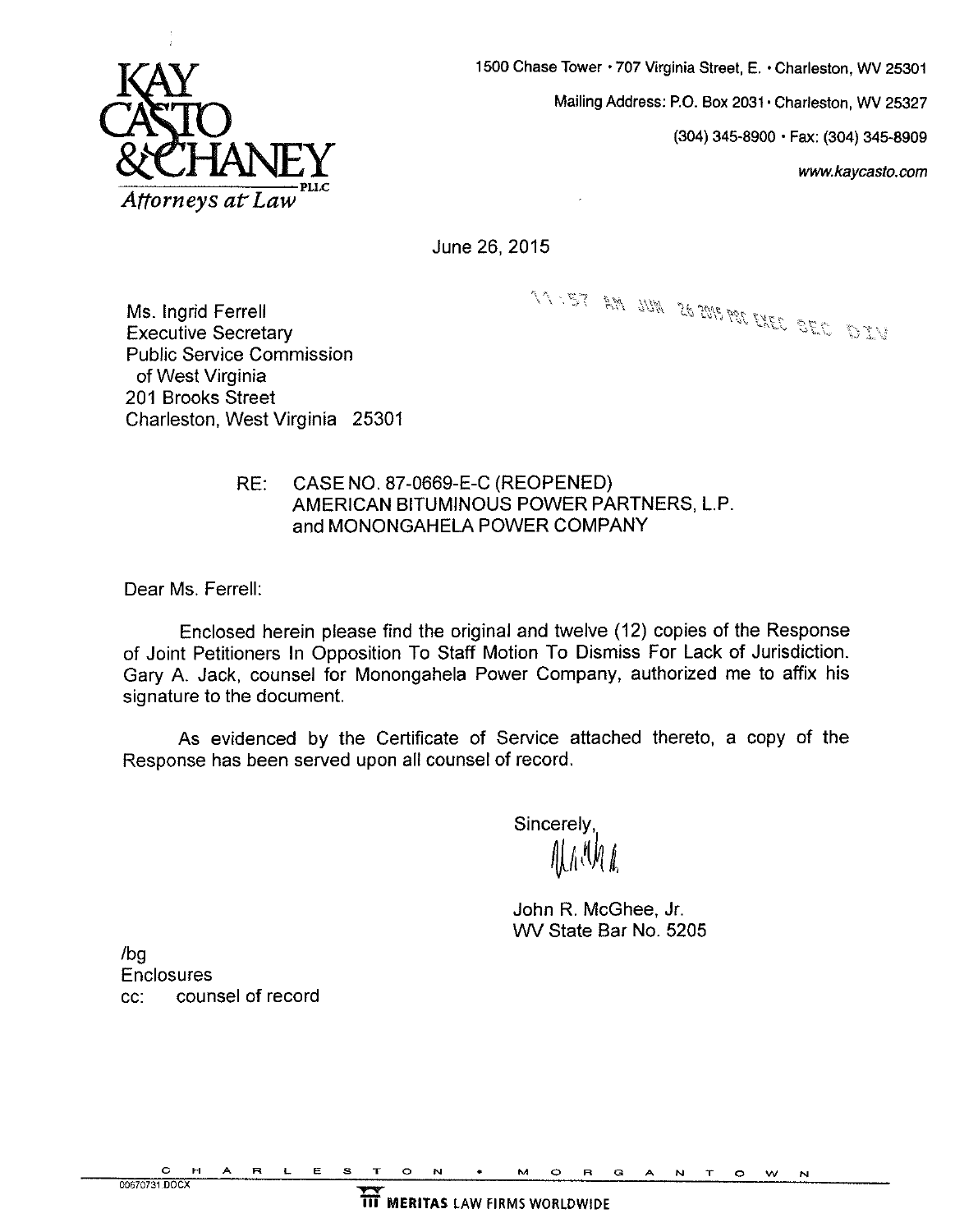## PUBLIC SERVICE COMMISSION OFWESTVlRGlNlA CHARLESTON

CASE NO. 87-0669-E-C (REOPENED)

# AMERICAN BITUMINOUS POWER PARTNERS, L.P. and MONONGAHELA POWER COMPANY

Joint Petition to re-open and request for approval of an amendment to the Electric Energy Purchase Agreement of Monongahela Power Company and American Bituminous Power Partners, L.P., and associated ratemaking treatment

## **RESPONSE OF JOINT PETITIONERS IN OPPOSITION TO STAFF MOTION TO DISMISS FOR LACK OF JURISDICTION**

Now come American Bituminous Power Partners, L.P. ("AmBit")' and Monongahela Power Company ("Mon Power", and collectively "Joint Petitioners")<sup>2</sup>, in response in opposition to the Motion to Dismiss For Lack of Jurisdiction ("Motion to Dismiss") filed by Staff of the Commission ("Staff").

This is not the first time that the Commission has been faced with the issue of whether it has jurisdiction to consider modifications of the terms of contracts entered into by public utilities and qualifying facilities ("QF's") pursuant to the provisions of the Public Utilities Regulatory Policy Act of 1978, 16, U.S.C. Section 2601 *et* seq. ("PURPA). Nor is this the first time that the Commission has been asked to address

AmBit is the owner and operator of the Grant Town waste coal electric generation **<sup>1</sup>** project located in Grant Town, West Virginia.

Mon Power **is** the purchaser of energy and capacity from the Grant Town project. Both AMBIT and Mon Power are parties to the Electric Energy Purchase Agreement ("EEPA") approved by the Commission by Order entered November 10, 1988 in Case No. 87-669-E-C. *2*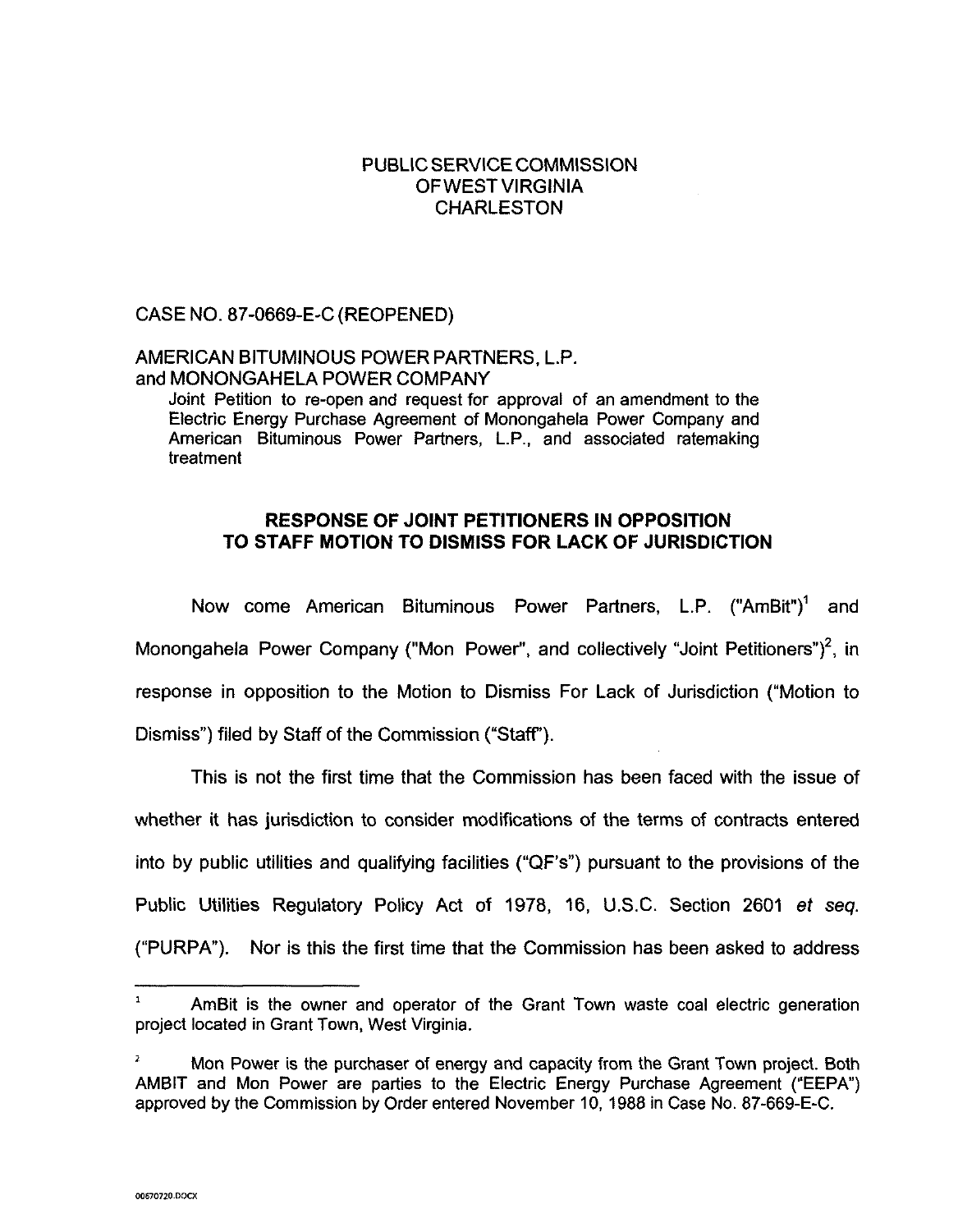the issue of its jurisdiction to consider modifications to the Electric Energy Purchase Agreement ("EEPA") between AmBit and Mon Power originally approved on November 10, 1988, in Case No. 87-669-E-C. Finally, this is not the first time that the Staff has argued that the Commission lacks jurisdiction to consider modifications to a PURPA contract based on similar arguments to those presented in its June 16, **2015** Motion to Dismiss. A review of the prior decisions of this Commission and the cases relied upon by the Staff in its Motion to Dismiss, reveals that the Commission has been consistent in its handling of cases where parties to a PURPA contract have mutually agreed to modify the terms of the agreement, and none of the cases relied upon by Staff to argue that the Commission lacks jurisdiction involved instances where the parties to the PURPA contract have mutually agreed to modify the terms of the agreement.

Based upon direct precedent involving the Joint Petitioners, and previously considered jurisdictional arguments presented by Staff, the Commission has jurisdiction to determine whether it is in the public interest to permit the Grant Town project to continue in operation and to permit Mon Power to pass through to its customers the modest change in rates resulting from the modifications.

#### **Prior Commission Decisions on the review of modifications to a PURPA contract.**

### **AmBit cases.**

What is clear from a review of the Commission's prior Orders is that the Commission has concluded that, where one party to a PURPA contract has sought Commission approval for a modification of the contract, based on the holding in the Freehold case, the Commission lacks jurisdiction to require a modification of the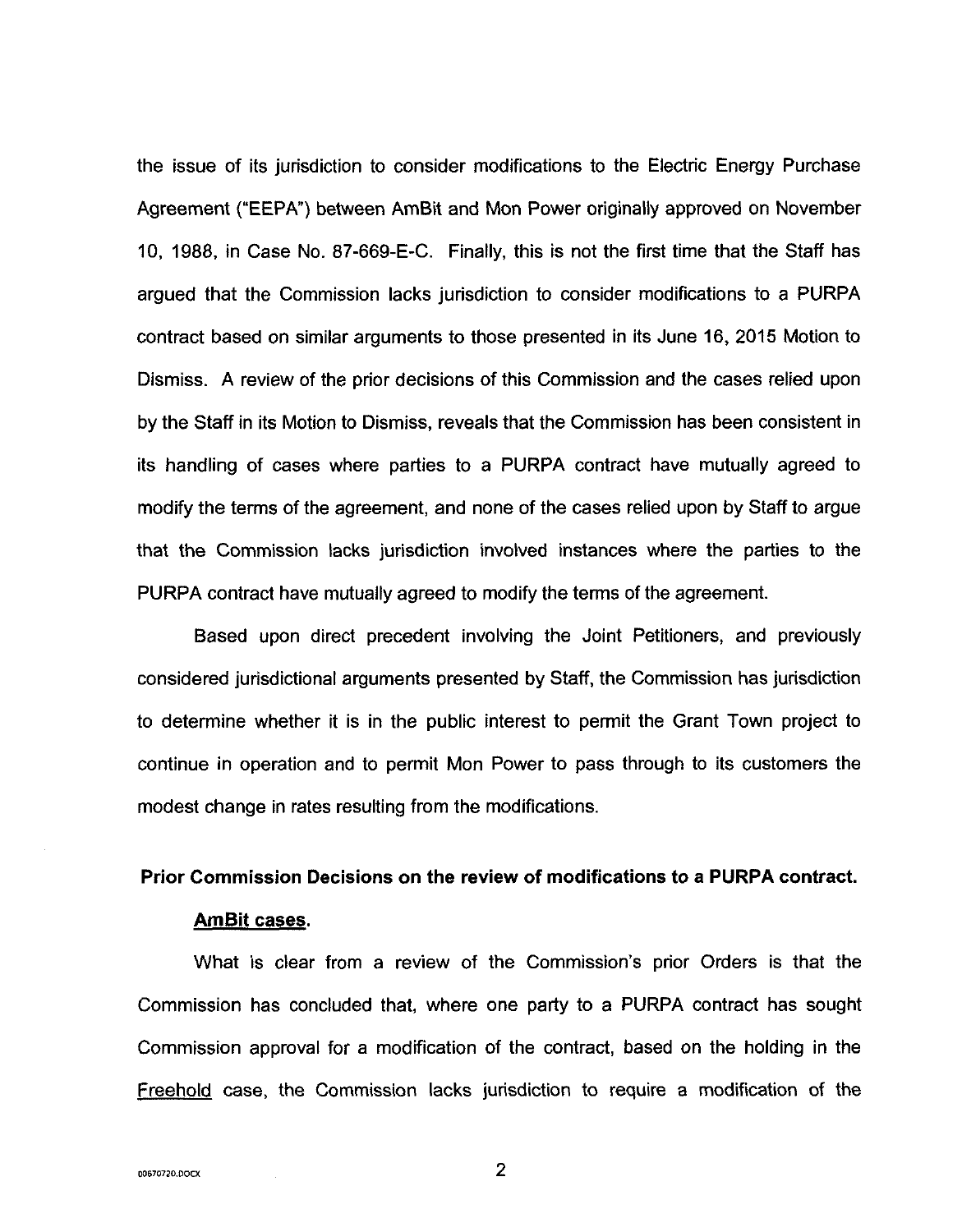contract. However, where the parties to the contract have presented the Commission with an amendment to the contract that is mutually agreed to, the Commission has uniformly exercised jurisdiction and accepted such modifications.

The initial effort to modify the terms of AmBit's EEPA occurred in 1989. By Order entered October 31, 1989, the Commission granted a petition filed by the project developers and approved amendments to the EEPA dealing with certain financing issues and provisions relating to dispatch of the project. Included in the amendments to the EEPA was a \$20 million increase in senior debt to cover the increased cost of construction. In its Order approving the 1989 amendments to the EEPA, the Commission stated that mutually agreed upon modifications are to be filed with the Commission.

The Commission decision Staff primarily relies on to argue that the Commission lacks jurisdiction in this case is the Order entered in this docket in 1996. In an Order entered March 29, 1996 ("1996 AmBit Order") the Commission ruled on an emergency petition filed by AmBit. AmBit had requested that the Commission raise the contract rate for avoided energy from its then current level. MPC opposed the changes to the EEPA and argued that the Commission lacked jurisdiction to modify the contract due to federal preemption. In considering the issues of a modification to the EEPA, the Commission discussed the decision of the Court of Appeals for the Third Circuit in Freehold Coqeneration v. Bd. of Reaulatow Commissioners of N.J., **44** F.3d. 1178 (3rd. Cir. 1995) in some length as follows: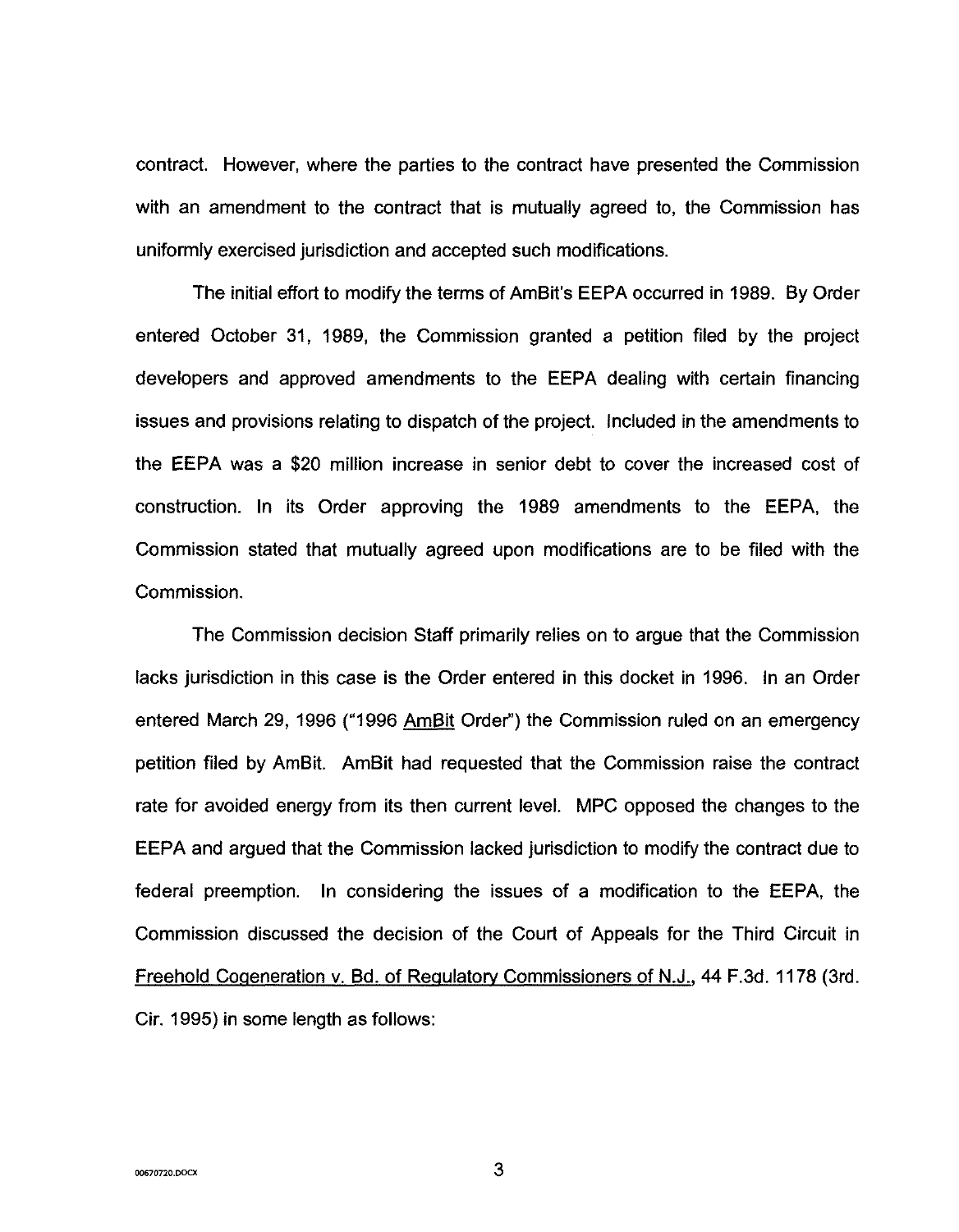<span id="page-4-0"></span>State utility commissions have traditionally been without power to regulate wholesale power contracts. The Federal Energy Regulatory Commission traditionally exercised exclusive jurisdiction in the realm of wholesale power contracts. See Federal Power Act 16 U.S.C. 5791a et seq. PURPA created a narrow exception to the general rule and allowed state commissions to implement PURPA by initially setting avoided cost rates for qualifying PURPA projects. However **once state commissions approve power purchase agreements under PURPA, they are generally without jurisdiction to modify the terms of the agreement.**  See Freehold Cogeneration v. Bd. of Regulatory Commissioners of N.J., **44** F.3d. 1178 (3rd. Cir. 1995). In Freehold, the New Jersey Commission was "attempting to alter the terms of the PPA (power purchase agreement) after having fully approved it in a final and non-appealable order." 44 F.3d. at 1190 n.10. The factual situation at bar is identical. The Developers are seeking the Commission to modrfy the contract by raising the current avoided energy rate by a modification of the tracking account found in the PPA which we approved almost eight years ago in a final nonappealable order. See Case No. 87-669-E-C Order of November 13, 1987. The Freehold Court found that PURPA "gives State regulatory authorities power to imolement the requirements of 210(a) and the relevant regulations." **44** F.3d. at 1191-92. (Emphasis in original). The Court found that the New Jersey Commission's efforts at implementing the PURPA regulations "ended with the BRC's (Commission's) July 8, 1992 approval of the PPA."

Thus, the Commission clearly found that where one party to the EEPA sought a revision to the terms of the contract, the Commission is without jurisdiction to modify the contract on the basis of the Freehold decision.

The next time the Commission was asked to modify the terms of the EEPA, the Commission explained why it was not limited by the 1996 *AmBit* Order and the Freehold decision in exercising jurisdiction to modify the EEPA. In an Order entered August 7, 2000 ("2000 *AmBit* Order") following a petition filed by MPC to approve the terms of a Settlement Agreement and Release between the company and AmBit arising out of arbitration. the Commission stated: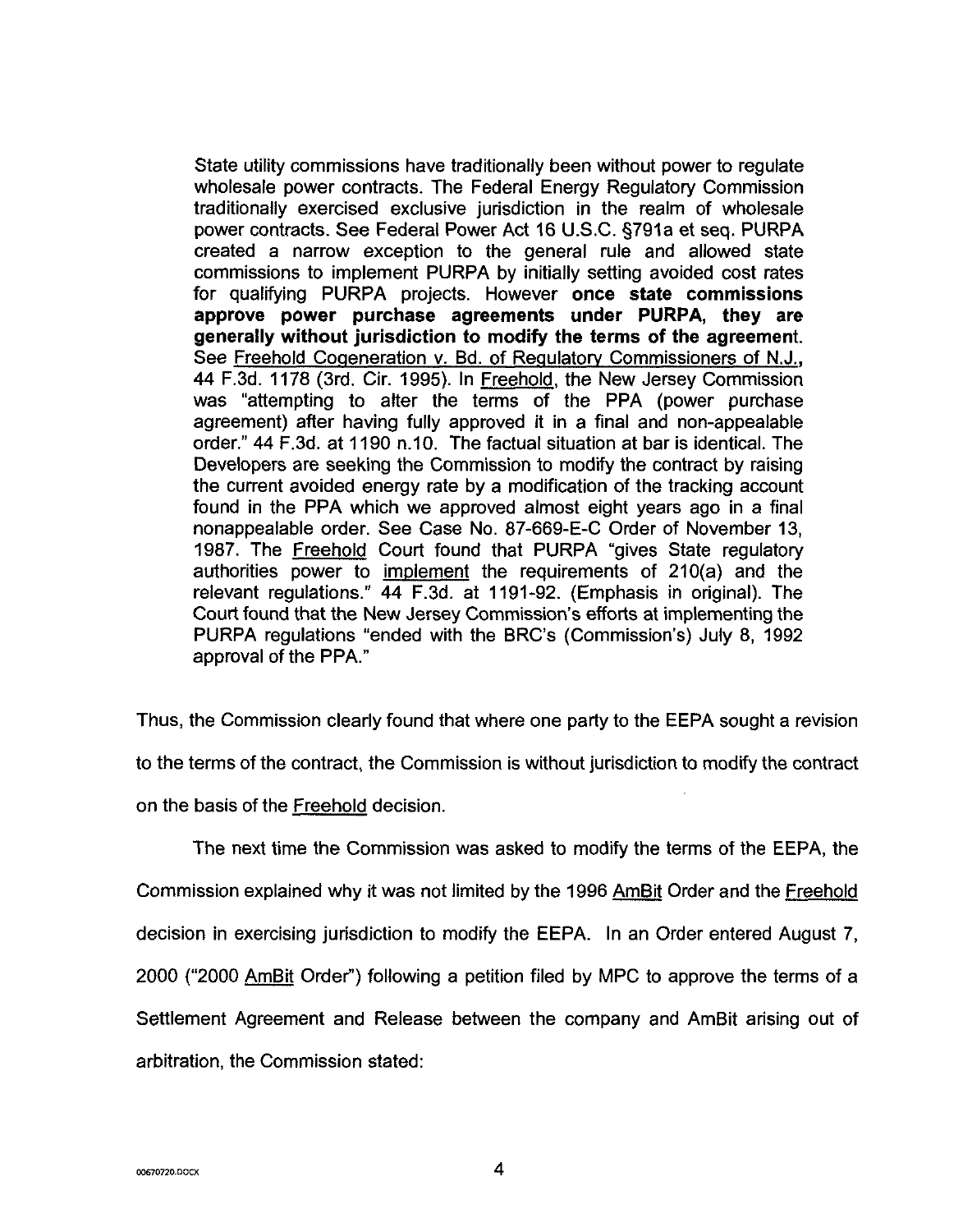The Commission has reviewed the petition and finds that, unlike the Commission Order of March 29, 1996, in the same case, **the Commission is not being asked to modify the terms of an agreement or contract when the parties disagree but to merely approve the parties' mutual agreement and release. Therefore, the Commission finds no jurisdictional matter at issue** and that the Petition filed by Mon Power, on March 3, 2000 seeking approval of the Settlement Agreement and Release should be approved. (Emphasis added)

Thus, the Commission specifically stated that where the changes to the terms of the EEPA are not unilateral, but are mutually agreed to between the parties, the Commission found no jurisdictional impediment.

The next time the Commission was asked to modify the terms of the EEPA between MPC and AmBit was in 2006. On January 11, 2006, MPC and AmBit filed a joint petition to reopen the case and approve amendments to the EEPA between the parties and for approval of associated rate making treatment. That petition, like the one currently pending before the Commission, stated that AmBit's financial condition was dire and sought expedited treatment. In an Order entered April 13, 2006 ("2006 *AmBit*  Order") approving the Joint Petition, the Commission stated that **"[tlhe proposed amendments to the EEPA have been mutually agreed to by all parties and are reasonable."** (Emphasis added) No hearing was held and no argument was presented to suggest that there was any limitation on the scope of the Commission's authority to accept a mutually agreed revision to the terms of the EEPA.

The Orders cited above are the only Orders addressing revisions to the AmBit EEPA. There is nothing in those Orders that suggests that the Commission is without jurisdiction to review and approve revisions to the EEPA mutually agreed to by the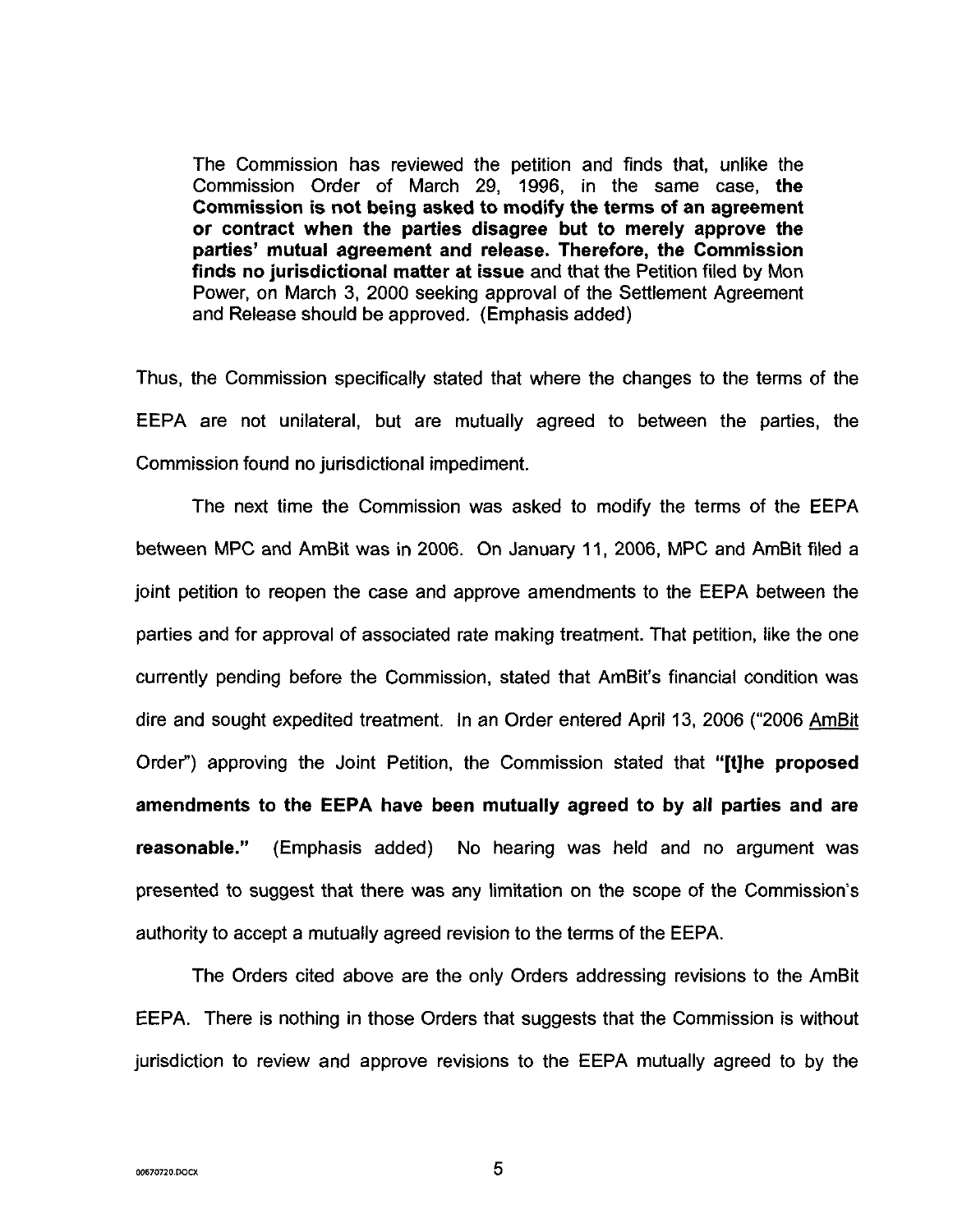parties. In fact, the opposite is true. As early as 1989, the Commission made clear that the parties to the EEPA could mutually agree to revisions to the agreement. In the 2000 AmBit Order, the Commission clearly distinguished the situation where there is mutual agreement between the parties from the Freehold decision and a case where only one party to the EEPA is seeking a change in terms. And, in 2006, in a case virtually identical to the current matter, the Commission reviewed the petition and granted the requested relief. In these cases, the action taken by the Commission has not been the implementation of rate making authority on the **QF** that is prohibited by PURPA, but rather the necessary review of the impact of the modifications upon the retail rates of Mon Power's customers as will be discussed below.

### **Other Commission cases.**

In a case involving another PURPA contract, the Commission considered a complaint by Morgantown Energy Associates ("MEA) wherein MEA alleged that MPC was acting unreasonably in failing to agree to permit MEA to explore refinancing of its debt. See, Morgantown Energy Associates v. Monongahela Power Company, dba Allegheny Power, Case No. 09-0985-E-C. In its consideration of the Complaint, the Commission instructed the parties to address the relevance, if any, of the Commission's March 29, 1996 AmBit Order. After initially finding no jurisdictional limitation, the Staff changed its position and argued that, although the MEA case was not like the **AmBit** case, the Commission was prohibited by federal law from requiring MPC to consent to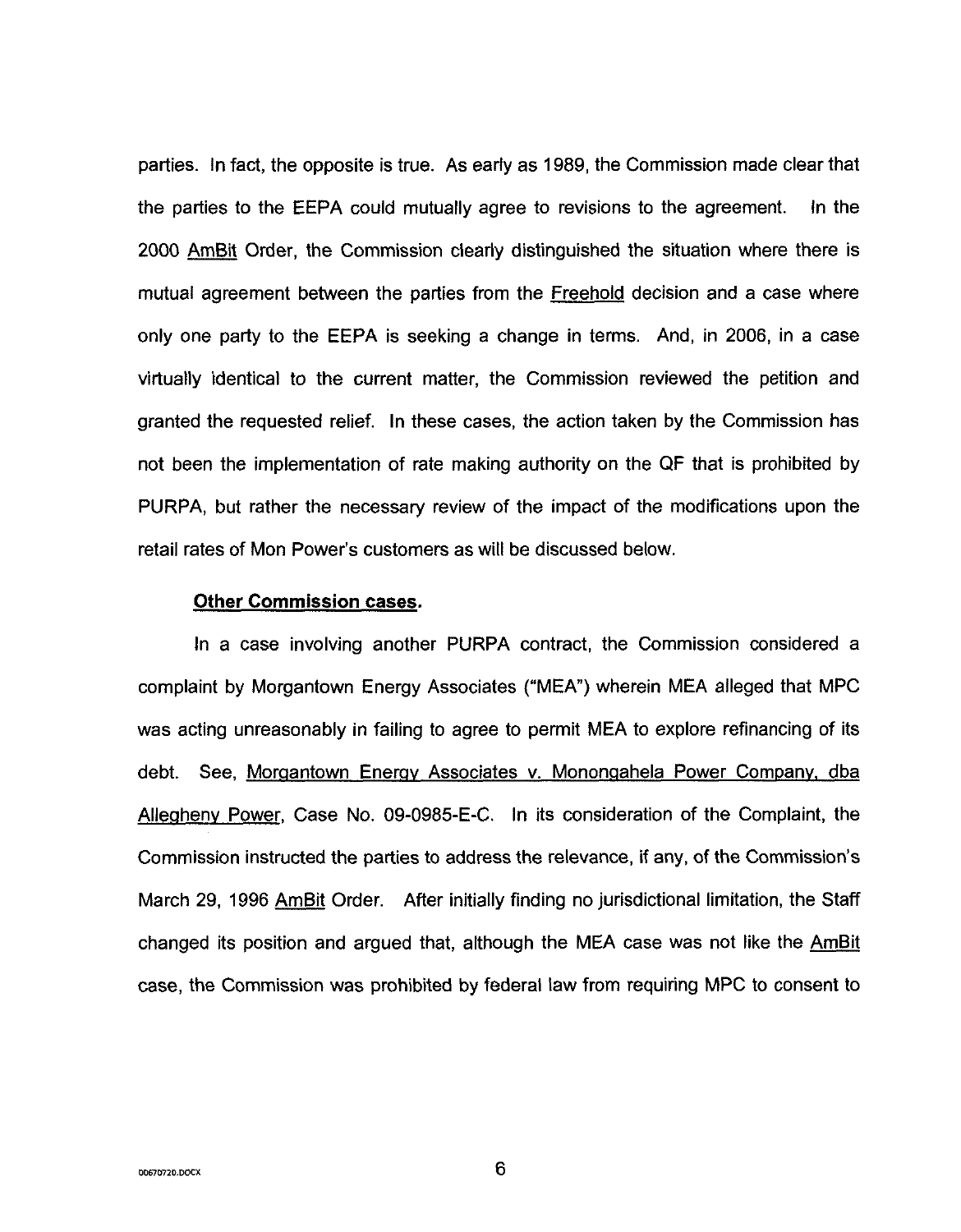extending the terms of the bonds in that such a ruling would amount to the equivalent of

financial or organizational regulation of the utility. $3$ 

In its June IO, 2010 Order in the MEA case, the Commission disagreed with the

Staff's analysis and, notwithstanding the fact that the matters complained of revolved

around the PURPA contact, the Commission found jurisdiction in state law to resolve

the issues before it and held:

The PURPA statute and rule exempt a qualifying cogeneration facility, such as the MEA project, from utility-type regulation by a state commission relating to rates or financial or organizational matters. In this matter, we are considering whether the actions of a public utility, Allegheny Power, are reasonable, and state statutes clearly grant **us** with authority to review the actions of Allegheny Power. We conclude then, that **16** U.S.C.A. §824a-3(e)(l) and 18 C.F.R. S292.602 do not prevent us from considering the relief that MEA has requested. (June **IO,** 2010 Order at 8.)

In explaining the factors entering into its decision, the Commission observed that, if

MEA could not receive the relief it sought in its Complaint:

. . . it becomes more likely that the Project will face actual or technical default and ultimate failure. From Allegheny Power [sic] perspective, we appreciate that this particular contract provides less than two percent of the utility's projected peak load. But that is a narrow view that implies that it is not problematic to allow this relatively small electric generation facility to fail. This Project also provides steam to WVU and provides benefits to the community. It is part of the diversification of the Allegheny Power supply portfolio and it is in the best interest of the public for utilities to have a diversified portfolio. We also note that the MEA Project was intended to delay the timing for Allegheny Power to build a new base load generation facility, and Allegheny Power has not built any new base load generation since it entered into the sales contract for electricity generated by MEA. *(Id.* at 9-10)

See, Transcript of hearing held April 1, 2010 in Case No.09-0985-E-C at pages 29-30 where Staff Counsel explained the Staff's change in position in response to questions from the bench was based upon the ruling in Freehold. **3**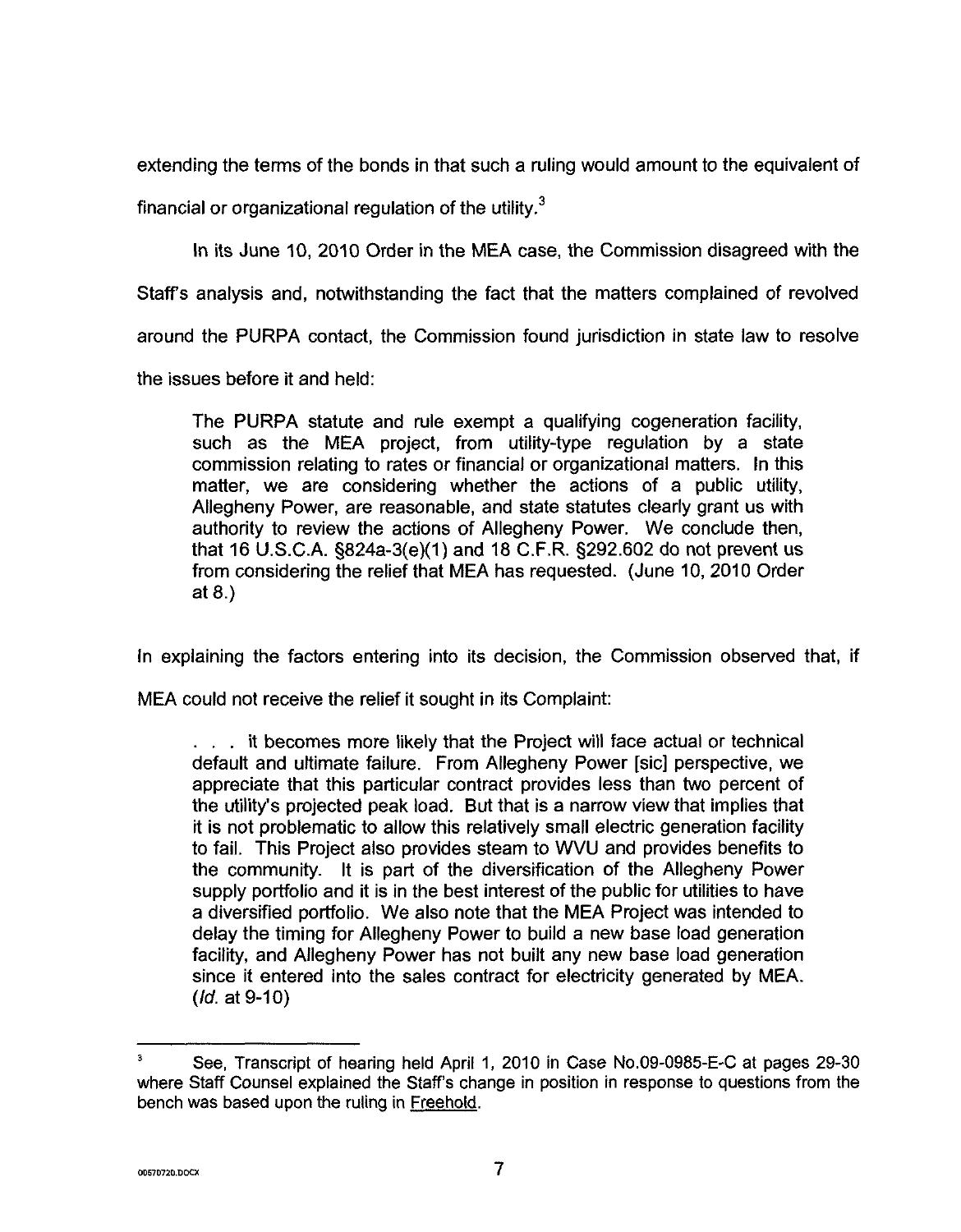Finally, in finding that it was in the public interest to require MPC to permit MEA to seek to refinance its debt, the Commission stated:

In most situations, it is reasonable to require parties to a contract to abide by the terms of their bargain. Under certain circumstances, however, it can be prudent for a utility to consider modifying the original bargain. One example is when insisting on full compliance with the original terms would jeopardize the receipt of electricity supplies that may be priced belowmarket in the future. It can be prudent for a utility to permit a supplier to seek to refinance its debt, so that the supplier may continue to provide electricity to the utility. *(/d.* at IO)

Contrary to the Staff's suggestion otherwise at pages 9 and 10 of the Staff's Motion to Dismiss, the Commission did not find any connection between the 1996 AMBIT Order and the Commission's jurisdiction in the MEA complaint case.

The latest Order in which the Commission has addressed its authority to review PURPA contracts after they have been approved came in the case of Mononaahela Power Company and The Potomac Edison Company, both dba Allegheny Power, Case No. 11-0249-E-P, Order entered November 22, 2011. There, the Commission ruled that the Commission's decision on the ownership of Alternative and Renewable Energy Credits ("RECs") associated with PURPA projects was not preempted by PURPA. Unlike the situation in Freehold Cogeneration Assocs., v. Bd. of Regulatory Commissioners of N.J., 44 F.3d 1178 (3<sup>rd</sup> Cir. 1995) where the New Jersey Board of Regulatory Commissioners was found to be preempted by Federal Law when it required the parties to a PURPA contract to renegotiate the terms of the agreement, this Commission rejected the jurisdictional argument claimed by the PURPA projects and held that it was not modifying the terms of the EEPA to consider RECs, but was, as in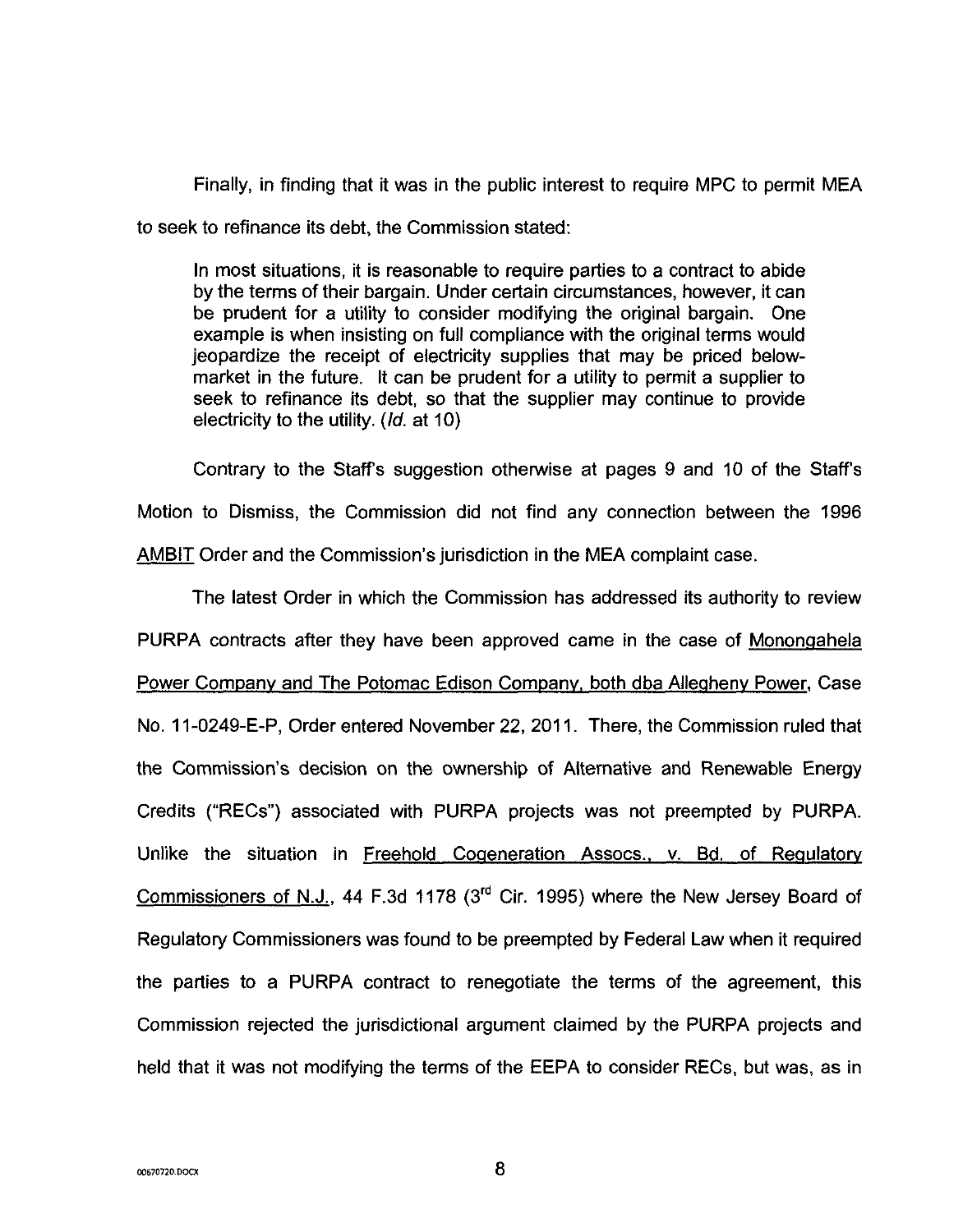the 2010 MEA case, applying state law principles. In its November 22, 2011 Order, the

Commission stated in pertinent part:

In deciding the issue based on state law, this Commission will consider not only the Portfolio Act, but also the other provisions of Chapter 24 of the West Virqinia Code that require the Commission to investigate the rates, methods and practices of public utilities, to prescribe rates, and to determine fair and reasonable rates. W.Va. Code §§24-1-1(a), 24-2-2(a) and 24-2-3. In exercising its ratemaking authority, the Commission must determine that costs of the utility are reasonably and prudently incurred. In the exercise of its delegated duties and powers, in all deliberations, the Commission must consider and balance the interests of the current and future ratepayers, the utilities, and the state's economy pursuant to W.Va. Code §24-1-1(b). Case No. 11-0249-E-P, Order entered November 22, 2011 at 14.

The Commission's decision was upheld by both the West Virginia Supreme Court of

Appeals<sup>4</sup> and the United States District Court for the Southern District of West Virginia.<sup>5</sup>

## **The Freehold case does not preclude the Commission's jurisdiction in this case.**

Staff has misinterpreted both the applicability of the holding of the United States

Court of Appeals for the 3<sup>rd</sup> Circuit in Freehold Cogeneration v. Bd. of Regulatory

Commissioners **of** N.J., 44 F.3d. **1178** (3rd. Cir. 1995), and the exemption provisions of

PURPA applicable to QF's.

The Freehold court dealt with a challenge by a QF to actions of the state of New Jersey's Board of Regulatory Commissioners ("BRC") to force the parties to a PURPA contract to revise the terms of the Power Purchase Agreement ("PPA"). Freehold

**<sup>4</sup>**Citv of New Martinsville v. Public Service Commission of West Virqinia, 729 S.E.2d 188 (2012).

City of New Martinsville v. Public Service Commission of West Virginia, unreported decision, 2012 **WL** 6694078.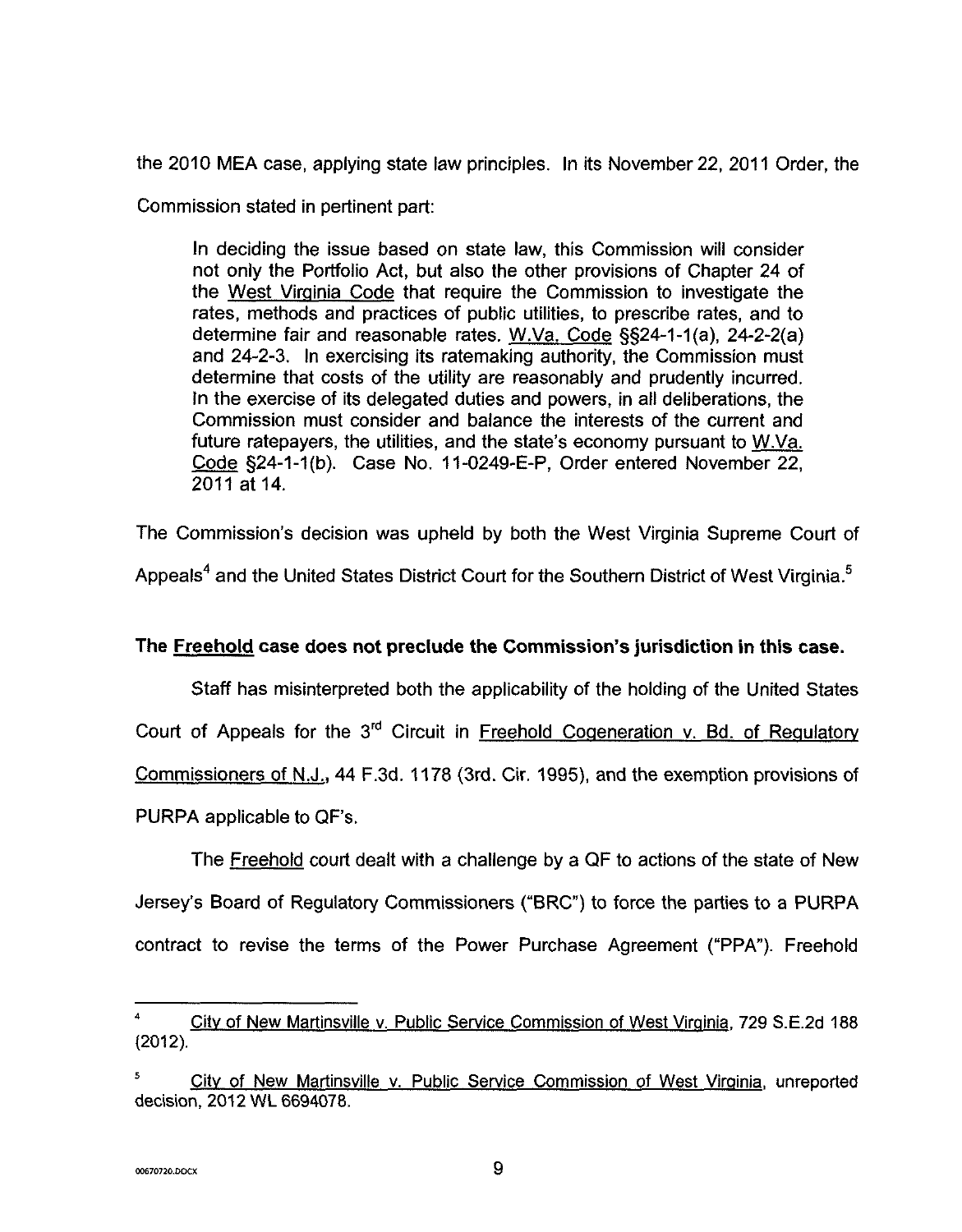Cogeneration Associates, L.P. ("Freehold") was the QF and Jersey Central Power and Light Company ("JCP&L") was the utility that were parties to the PPA that the BRC had approved in 1992.

In 1993, the BRC directed state utilities to notify it of any power supply contracts which were no longer economically beneficial. JCP&L informed the BRC that the Freehold PPA was no longer economically beneficial. The BRC unsuccessfully attempted to formulate a joint agreement between the parties modifying the PPA. Then, in early 1994, the BRC entered an order directing the parties to renegotiate the purchase rate term of the PPA or, in the alternative, to negotiate the buyout of the PPA. $<sup>6</sup>$ </sup> Freehold filed a declaratory judgment action seeking a ruling that PURPA pre-empts the BRC order.

In reaching its decision on the preemptive reach of PURPA, the Court correctly found that the rate exemption provisions of PURPA were enacted to protect the QF. The Court stated:

In enacting PURPA, Congress sought to overcome traditional electric utilities' reluctance to purchase power from nontraditional electric generation facilities and to reduce the financial burden of state and federal regulation on nontraditional facilities. *FERC v. Mississippi,* 456 U.S. 742, 750-51, 102 S.Ct. 2126, 2132-33, 72 L.Ed.2d 532 (1982). To overcome the first impediment to developing nontraditional sources of power, section 210(a) of PURPA, 16 U.S.C. **5** 824a-3(a), requires the FERC to prescribe "such rules as it determines necessary to encourage cogeneration and small power production," including rules requiring traditional utilities to purchase electricity from **QFs.** *FERC v. Mississippi,* 456 U.S. at 751, 102 S.Ct. at 2133. State regulatory authorities will then implement these rules. 16 U.S.C. § 824a-3(f).

**See, Freehold at 44 F.3d. 1178, 1183.** *<sup>6</sup>*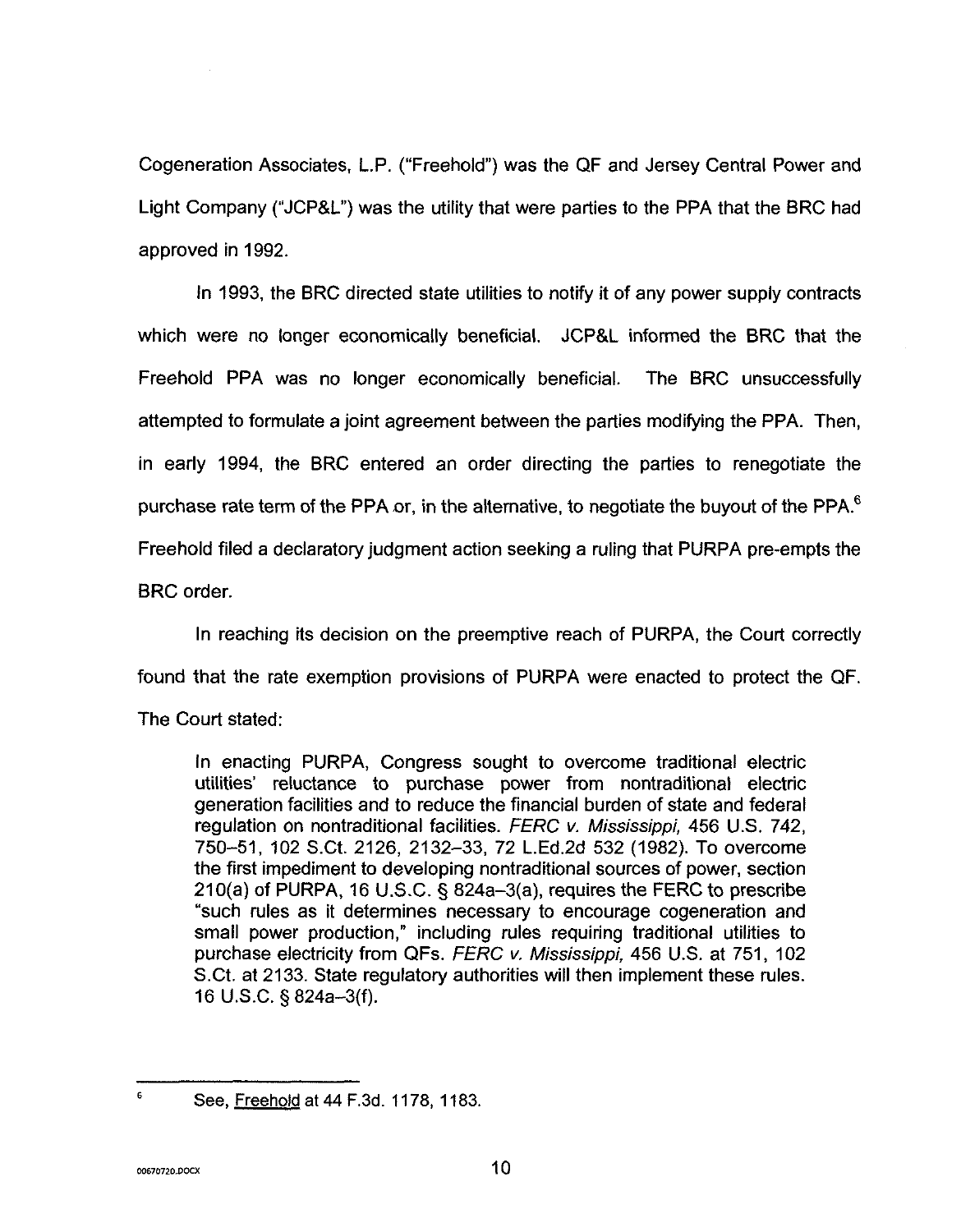To surmount the second obstacle, section 210(e) of PURPA requires the FERC to implement regulations exempting QFs from federal regulation to which traditional electric utilities are subject, including most provisions of the Federal Power Act and "[s]tate laws and regulations respecting the rates, or respecting the financial or organizational requlation. of electric utilities." *Id.* at  $§ 824a-3(e)(1)$ . In accordance with these provisions of PURPA, the FERC promulgated regulations governing transactions between utilities and QFs, including a specific requirement that a utility must purchase electricity made available by QFs at a rate up to the utility's full avoided cost. 18 C.F.R. **55** 292.303-304 (1993).

Acting pursuant to section  $210(e)(1)$  of PURPA, the FERC also promulgated regulations exempting QFs from various federal and state regulatory requirements. The regulations state in pertinent part:

 $(1)$  Any  $[QF]$  shall be exempted ... from State law or regulation respecting:

**ji,** The rates of electric utilities; and

(ii) The financial and organizational regulation of electric utilities. 18 C.F.R. § 292.602(c). (Emphasis added)

Thus, the prohibition on state regulation of rates under PURPA is related to protecting QF's from traditional utility-type rate making. Unlike the situation here, where both parties are in agreement on the rate terms of the modification of the EEPA and are requesting that the Commission grant the pass through of the impact of such changes on the retail customers of Mon Power, the Freehold case involved the New Jersey commission imposing its utility-type regulation on the QF.

Subsequent to the Freehold decision the Fifth Circuit Court of Appeals held that state commissions were not preempted from considering modifications to a PURPA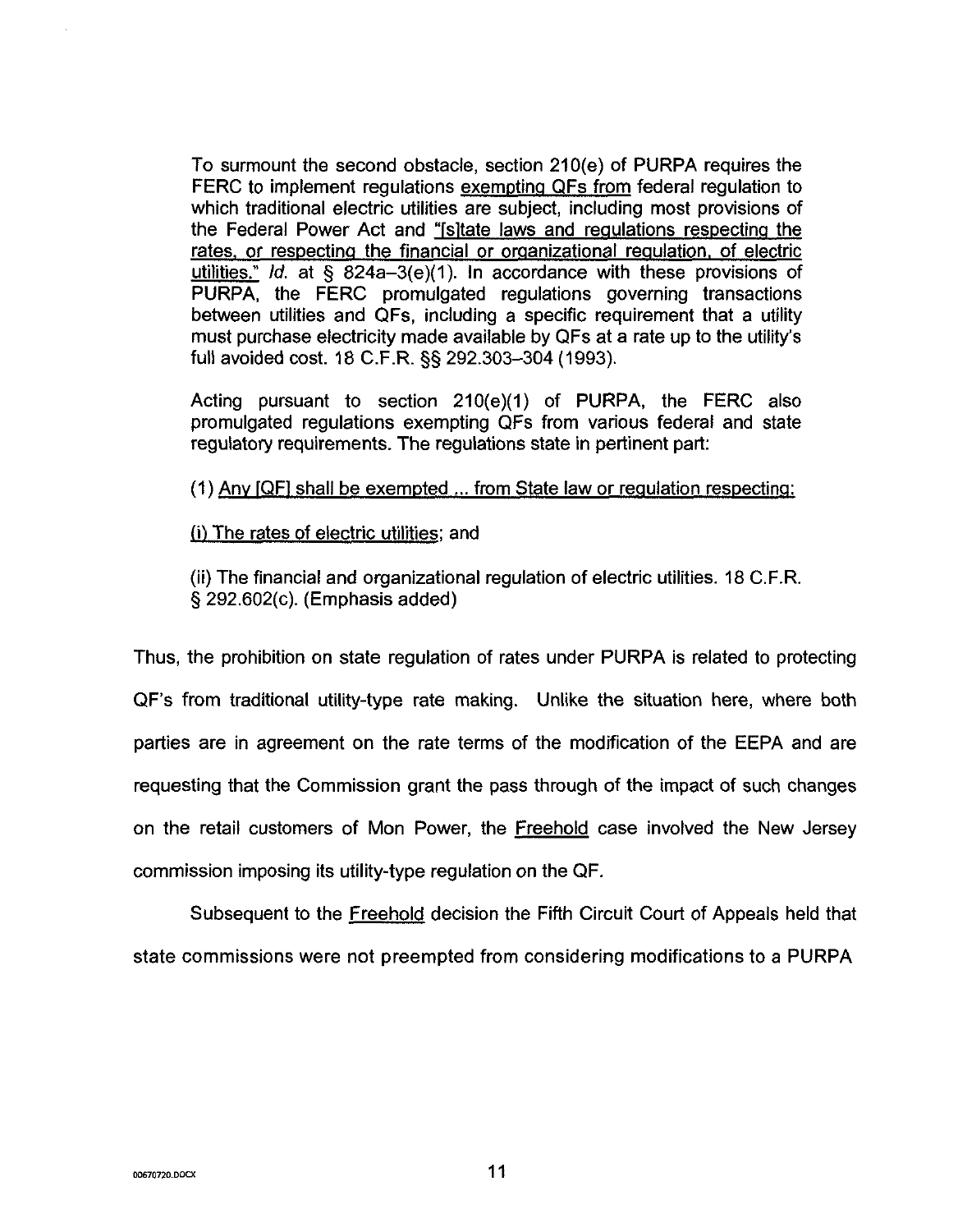contract which had twice before been amended.<sup>7</sup> In the case of Agrilectric Power Partners, Ltd. v. Entergy Gulf States, Inc., 207 F.3d 301 (5<sup>th</sup> Circ. 2000), the Fifth Circuit held that that the state utility commission was not precluded from reviewing the terms of a PURPA contract. The scope *of* review approved by the Court recognized the authority of the state to determine the pass through to the utility's customers of the amount paid to the QF for purchased power. That *is* the same role the Joint Petitioners are asking the Commission to play in this instance. The Joint Petitioners mutually agreed to the revisions to the EEPA, just as they did in 2006. Furthermore, one *of* the provisions of the Amendment Agreement between the Joint Petitioners is that the Commission will permit Mon Power to fully recover the cost of its purchases from AmBit. This is a role that is consistent with the Commission's regulatory duty under state law as articulated by the Commission in its June 10, 2010 Order in Morqantown Eneray Associates v. Monongahela Power Company dba Allegheny Power, Case No. 09-0985-E-C, and the November 22, 2011 Order in Monongahela Power Company and The Potomac Edison Company, both dba Allegheny Power, Case No. 11-0249-E-P, and is consistent with the intent of the parties to the EEPA approved by the Commission in 1988. *<sup>E</sup>*

The electricity sales contract that was subject to the Court's consideration was originally entered into in 1984 between Agrilectric and Entergy and was amended in 1987 and 1992. The 1992 contract established a 3.54 centslKwh flat-rate for the entire remaining ten-year contract term, but subjected this rate to a "regulatory-out" price adjustment clause that was the focus of the Court's attention. (207 **F.3d** 301, 302) **7** 

See Sections 1.2 (f) and 5.3 (h) of the EEPA wherein the Commission's approval of the pass through of the rate terms of the EEPA was a condition precedent to Mon Power's agreement. *8*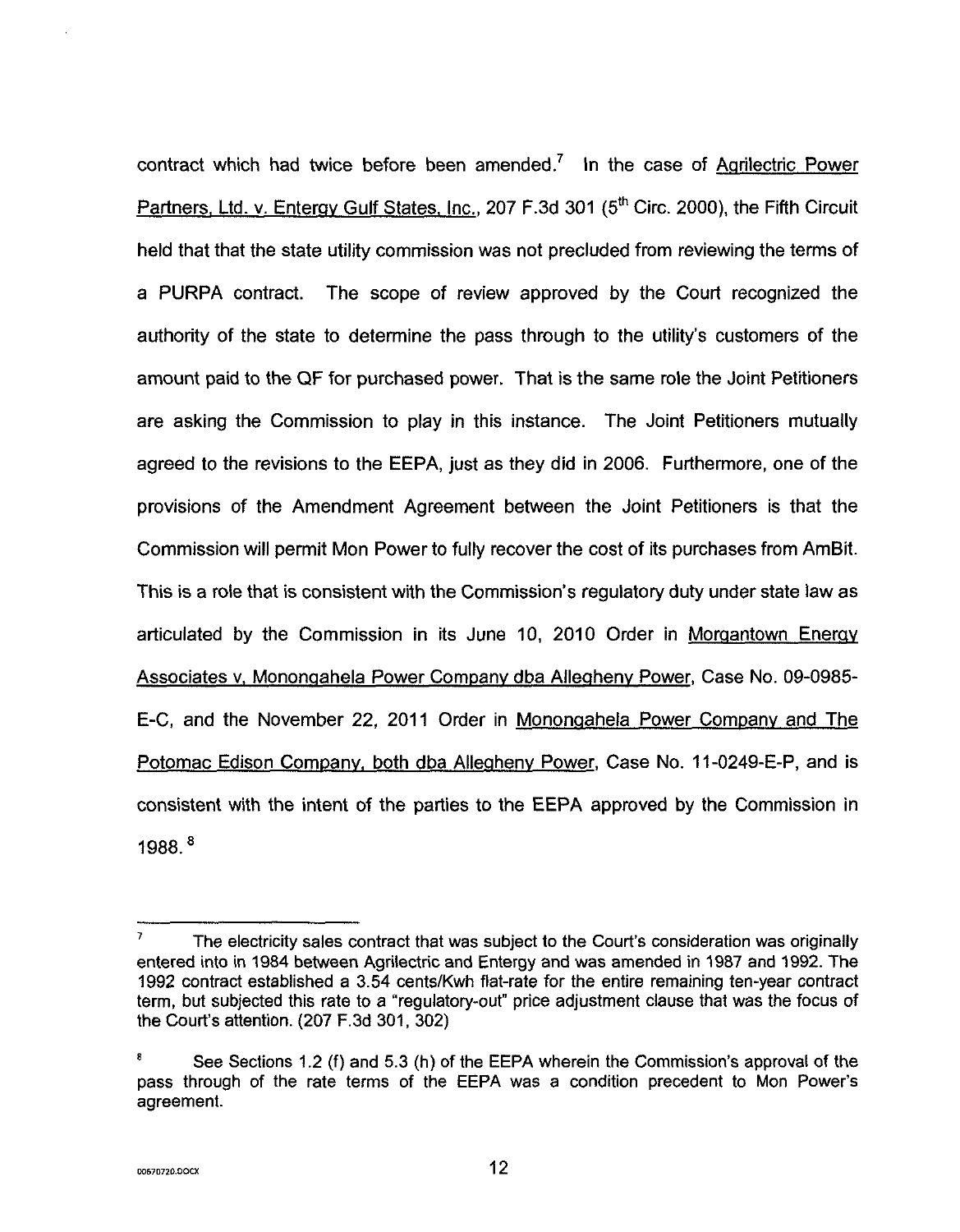In the case of in re Vicon Recovery Systems, 572 A.2d 1355, 113 P.U.R.4th 303

(1990), the Vermont Supreme Court rejected a claim that the Vermont Public Service

Board was preempted from exercising review authority over a PURPA contract mutually

agreed to by the QF and the utility as follows:

The regulations make clear that utilities and qualifying facilities can agree to a rate different than would otherwise be mandated:

Negotiated rates or terms. Nothing in this subpart:

(1) Limits the authority of any electric utility or any qualifying facility to agree to a rate for any purchase, or term or conditions relating to any purchase, which differ from the rate or terms or conditions which would otherwise be required by this subpart; or

(2) Affects the validity of any contract entered into between a qualifying facility and an electric utility for any purchase. 18 C.F.R. §292.301(b).

 $\star$   $\star$   $\star$ 

There is no question of Congress's power to preempt the states completely with respect to the regulation of transactions between utilities and small power producers. See FERC v. Mississippi, 456 U.S. at 759, 102 S.Ct. at 2137. The issue is whether PURPA represents "so pervasive" an exercise of Congressional power that a state is precluded from reviewing voluntary rate structures. We hold that it does not.

Our conclusion is based primarily upon the plain language of PURPA and FERC's interpretation of its own regulations. Although one of the primary legislative objectives underlying PURPA is to foster a favorable environment for small power producers, Congress did not mandate the creation of a zone in which utility activities would be completely unfettered by regulatory oversight. PURPA itself recognizes the existence of countervailing considerations:  $\S$  210(b)(1) of the Act directs that FERC's regulations, with respect to required purchases by public utilities, "shall be just and reasonable to the electric consumers of the electric utility and in the public interest...." Public Utilities Regulatory Policies Act of 1978, § 210(b)(1), 16 U.S.C. § 824a-3(b)(1) (1988). In the context of required relationships between public utilities and small power producers, FERC's regulatory rate scheme presumably accomplishes this goal. Where voluntary power purchase contracts are involved, however, that rate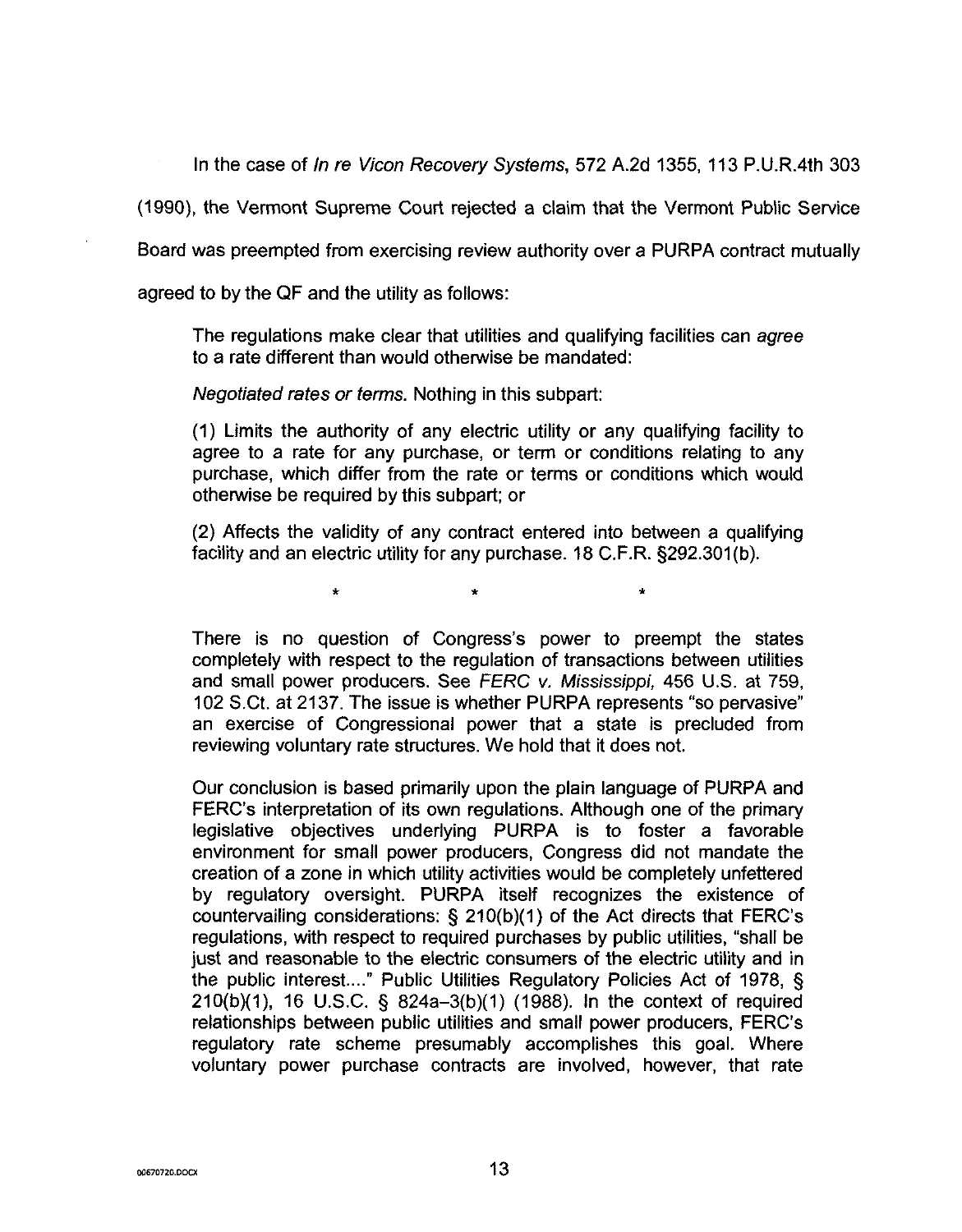scheme is inapplicable, and we believe that state regulatory oversight must therefore be contemplated.  $(572 \text{ A}.2d \text{ 1355}, 1358)^9$ 

The Freehold Court did not hold, nor did the Congress establish, that the parties to a PURPA contract could not themselves modify the agreement.

## **DISCUSSION**

What is clear from the Staff's Motion to Dismiss is the fact that Staff is determined to prevent the Commission from making a fact based determination on the merits of the Joint Petition. In advancing its jurisdictional argument, the Staff has disregarded the ample examples of prior Commission rulings on its authority to review modifications to PURPA contracts. The Commission's exercise of jurisdiction in 2006 was perfectly fine with the Staff at that time and should be fine here as well.<sup>10</sup>

The Staff is simply incorrect to suggest that the 2006 *AmBit* Order is the only "problematic ruling" from its perspective. In fact, all of the rulings of the Commission cited herein are problematic to the position of the Staff.

**1.** In 1989, the Commission ruled that the parties could mutually agree to a modification of the terms of the EEPA.

Consistent with the language in the federal rules, West Virginia's Rules for fhe Government of Electric Ufilifies ("Elecfric Rules") are virtually identical to 18 C.F.R. §292.301(b). See, Electric Rule 12.2.b. **9** 

 $\bf{10}$ See, Initial and Final Joint Staff Memorandum dated February 13, 2006 where the Staff recommended approval of an increase in the Capacity Cost Rate, an extension of the term of the EEPA and modifications to the tracking account. Staff reiterated its recommendation in a Further Final Joint Staff Memorandum on April 13, 2006.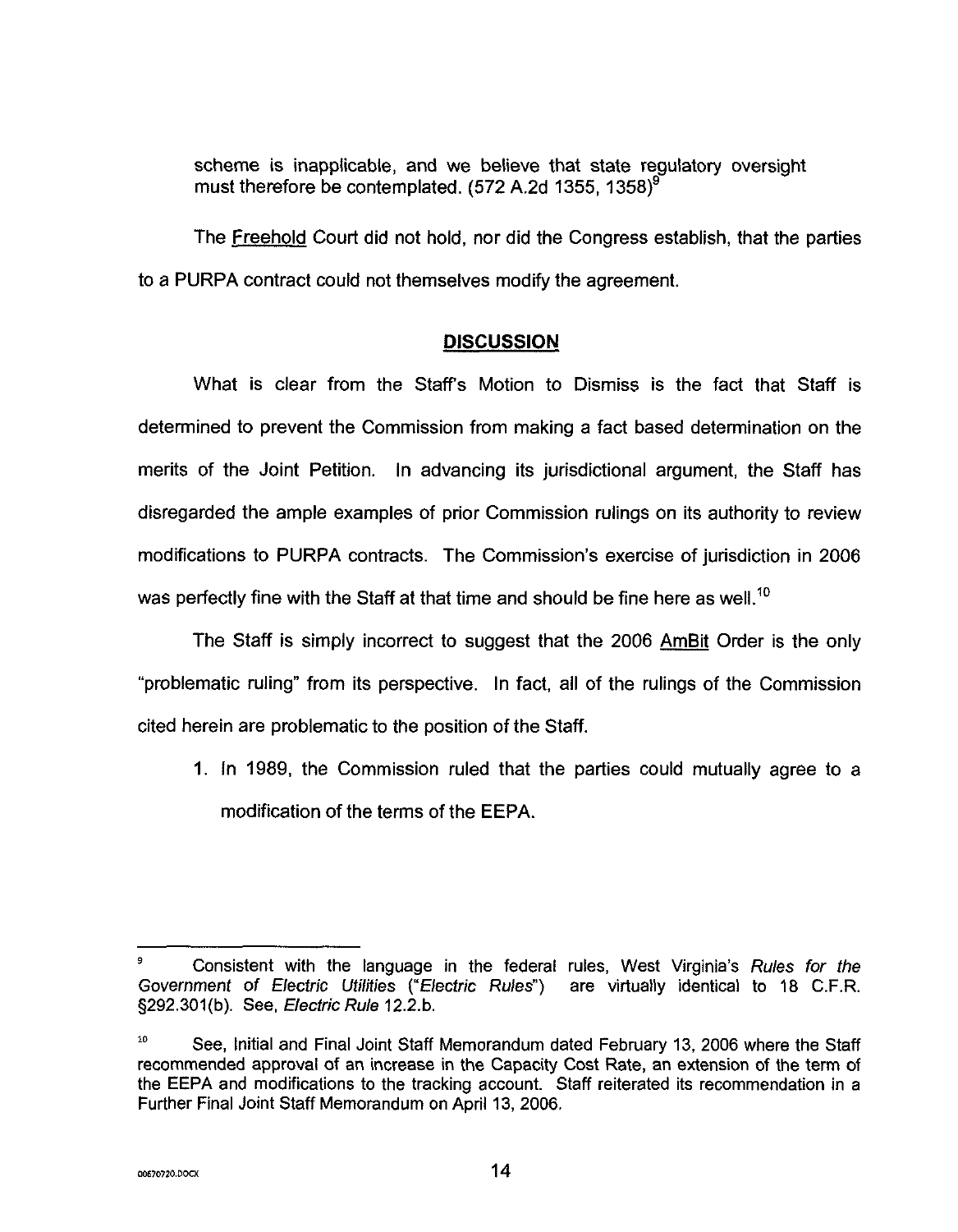- 2. In the 1996 *AmBit* Order, the Commission ruled that where one party to the EEPA seeks to modify the terms of the contract, the Commission is without jurisdiction.
- 3. In the 2006 *AmBit* Order, the Commission approved a modification to the EEPA mutually agreed to by the parties and virtually identical to the situation here at hand.
- **4.** In the 2010 MEA case, the Commission found that it had jurisdiction under state law to protect the interests of the public and rejected the jurisdictional arguments of Staff.
- **5.** In the 2011 decision on renewable energy credits, the Commission determined that it had jurisdiction under state law to consider and balance the interests of ratepayers, utilities and the state's economy pursuant to W.Va.  $\frac{1}{2011}$  determined that it interests of ratepation

Staff's attempt to differentiate the 2006 *AmBit* Order from this case is unavailing. The changes approved by the Commission in 2006 resulted in the pass through of the rate terms of a modified EEPA, just as the current petition is seeking.

The Staff is equally incorrect on the significance of the fact that the Joint Petitioners have mutually agreed to a modification of the EEPA. The effect of this mutual agreement is the same as in the prior cases where the Commission has exercised authority under state law as recognized in the 2010 MEA case and the 2011 RECs case. It is precisely because the parties have reached agreement that the Commission has jurisdiction **to** carry out its responsibility under state law as to whether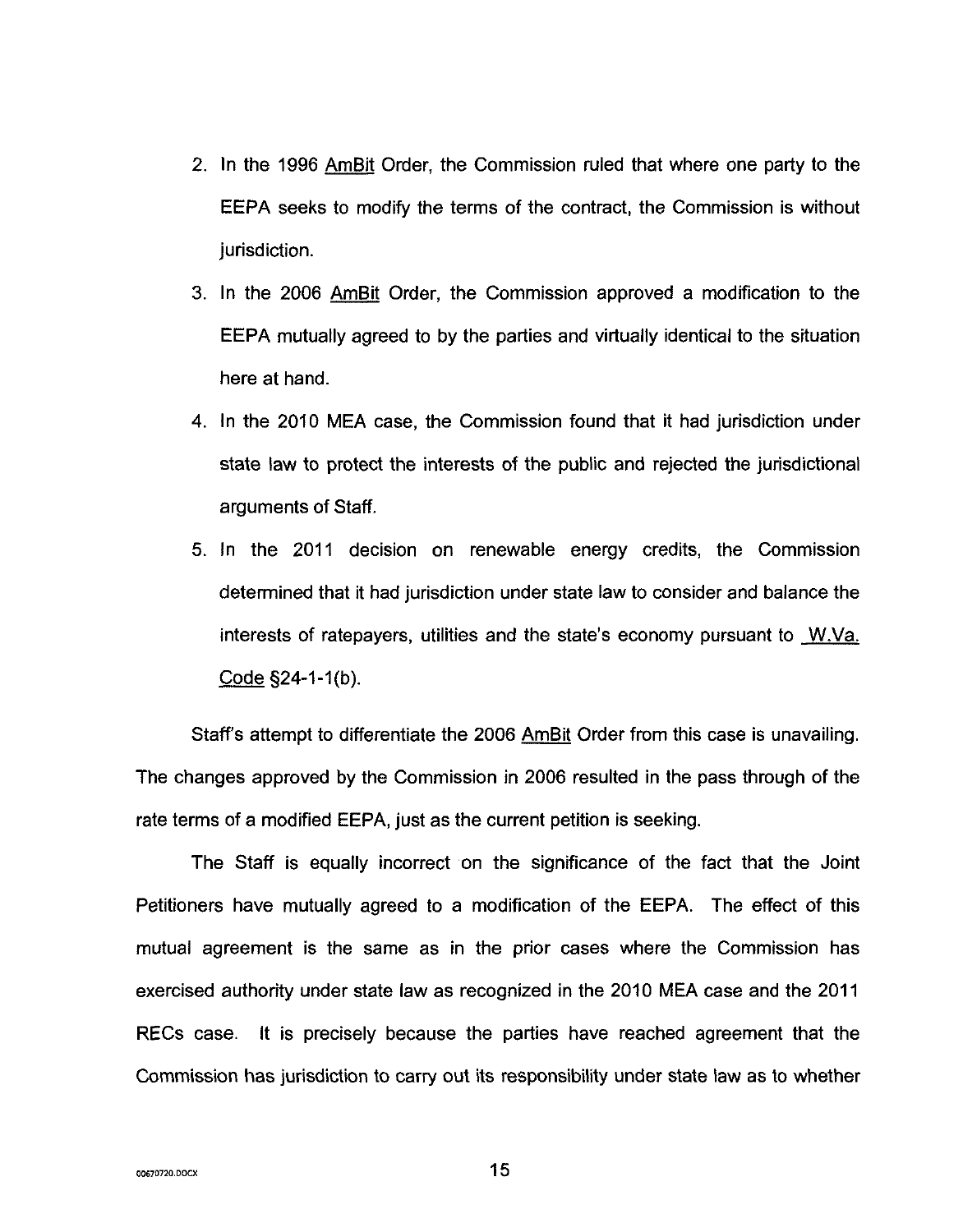the amounts to be paid by Mon Power under the Amended Agreement can and should be passed through to the ratepayers. The Staff recognized the distinction between a unilateral petition and a joint petition based upon a mutually agreed amendment in 2006 and it should recognize it today. This is utility regulation of the electric utility party to the EEPA, not utility regulation of the QF party to the EEPA protected under PURPA.

Finally, it should be noted that on [page 4](#page-4-0) of its Motion to Dismiss, the Staff incorrectly states that as of October 2017, "costs are expected to increase by approximately \$4.6 million per year over the current costs" and notes in footnote **1** that "the increase to ratepayers over the current rate is significantly higher than \$4.6 million per year." This is not accurate. In October 2017, rates will NOT increase over the current rate. Rather, the lower capacity rate of \$27/MWh previously agreed to will not be implemented. The difference between the lower capacity rate, which would have been effective October 2017, and the current capacity rate of \$34.25/MWh, is \$4.6 million. The current capacity rate of \$34.251MWh will remain the same unless overall market prices increase dramatically by October **201** 7 to the point that the 85% of market provision is triggered. Based upon current forward market price forecast, the current capacity rate of \$34.25/MWh could remain in place until 2033 or beyond.

### **CONCLUSION**

Based upon the foregoing, it is respectfully submitted that the Commission has jurisdiction under state law to consider the Joint Petition and the Staff Motion to Dismiss should be denied.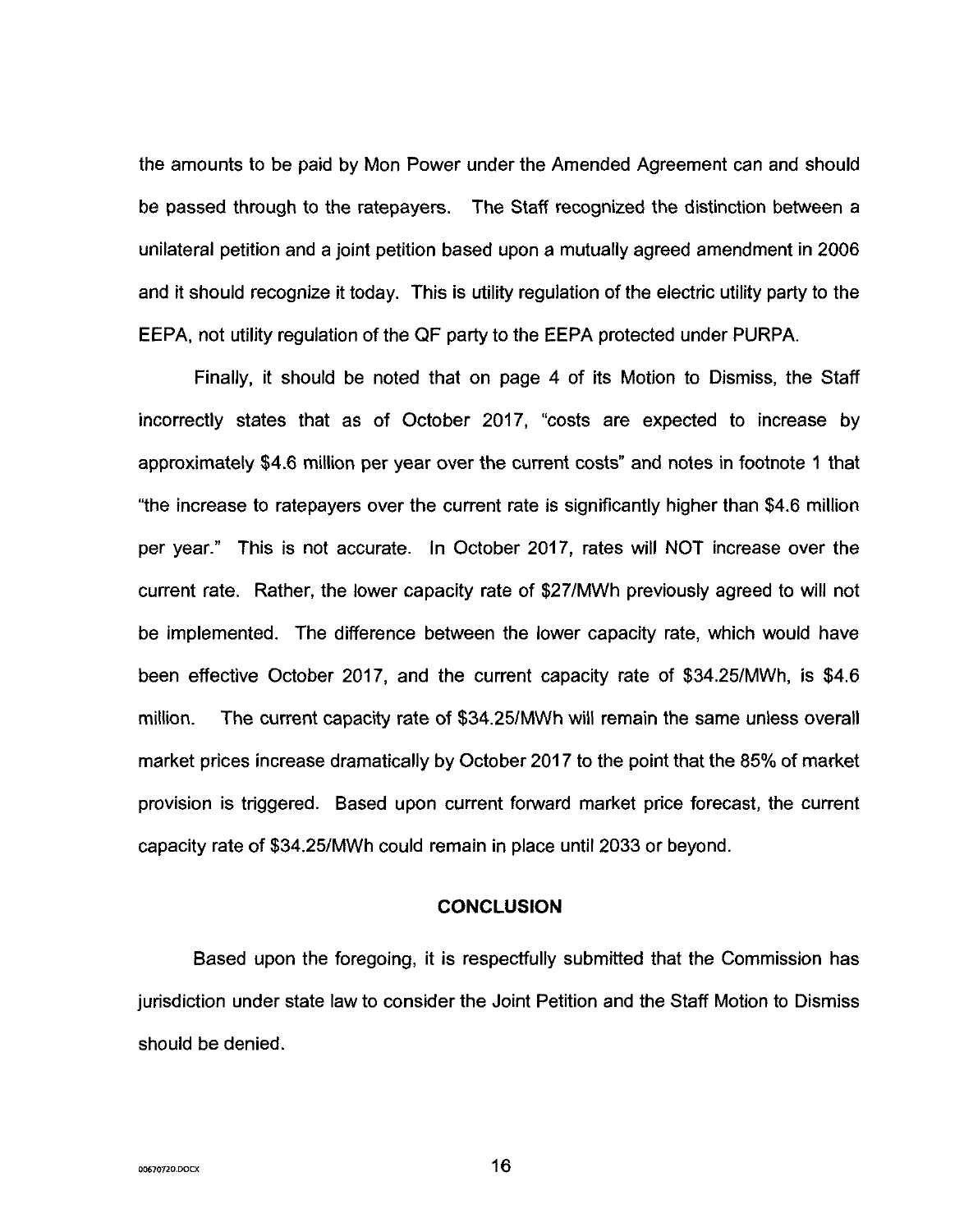Respectfully submitted this 26'h day of June, 2015.

AMERICAN BITUMINOUS POWER PARTNERS. L.P.

MONONGAHELA POWER COMPANY

By Counsel

<u>[||\/\.`\</u>

Robert R. Rodecker, WV Bar ID 3145 John R. McGhee, Jr., WV Bar **ID** 5205 Kay Casto & Chaney PLLC 1500 Chase Tower, 15th Floor 707 Virginia Street, East Charleston, WV 25301 Telephone: (304) 345-8900

Counsel for American Bituminous Power Partners, L.P.

*-1* **plI-:lI;&.** .t'/

Garv A. Jack. WV Bar ID 1855 Senior Corporate Counsel **FirstEnergy** 5001 NASA Blvd. Fairmont, WV 26554 Phone: 304-534-7409

Christopher L. Callas, WV Bar ID 5991 John Philip Melick, WV Bar ID 2522 JACKSON KELLY PLLC 1600 Laidley Tower Post Office Box 553 Charleston, West Virginia 25322 (304) 340-1251

Counsel for Monongahela Power Company